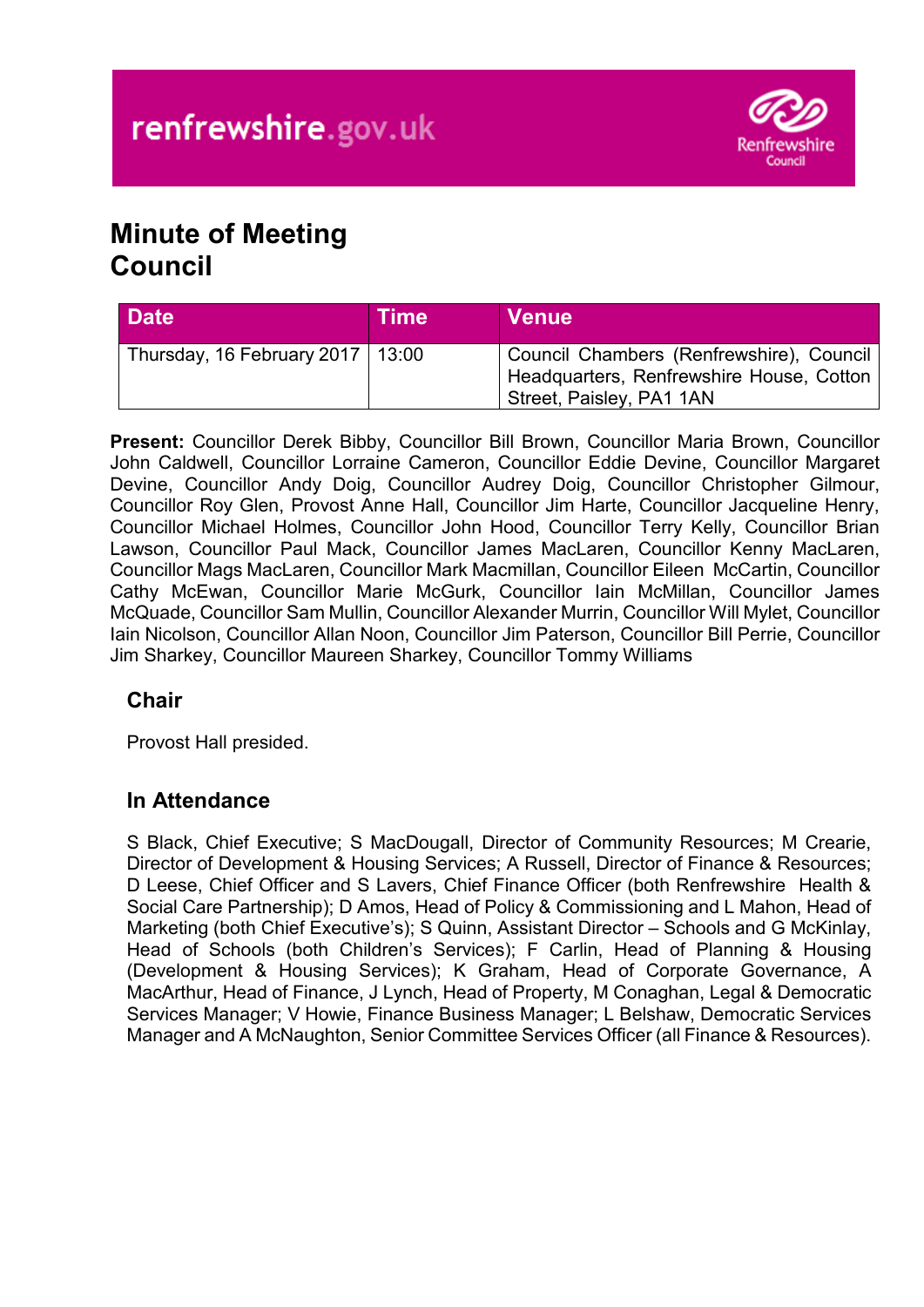## **Declarations of Interest**

There were no declarations of interest intimated prior to the commencement of the meeting.

The Provost drew Members' attention to the provisions of Section 112 of the Local Government Finance Act 1992 which restricted the voting rights of Members on certain issues if they were in arrears with Council Tax payments.

If at the time of the meeting a Member was two months or more in arrears in payment of the Council Tax, the Member would be restricted in voting on matters which relate to (i) setting or adjusting the rate of Council Tax; and (ii) matters relating to the administration, enforcement and collection of the Council Tax or Council Water Tax.

## **Sederunt**

Councillor Lawson entered the meeting during consideration of the following item.

## **1 Revenue Budget and Council Tax 2017/18**

There was submitted a report by the Director of Finance & Resources relative to the Revenue Budget and Council Tax for 2017/18 together with appendices detailing revenue estimates for 2017/18; estimates of expenditure and income for the year ended 31 March 2018; and the General Fund probable outturn for 2016/17. The report provided members with an overview of the Council's projected financial position for the year ahead and set out the information required for the Council to set its budget and Council Tax for 2017/18. The report also advised that Members consider the medium and longer-term financial context for the Council and the ongoing financial pressures and challenges facing the public sector more generally, as detailed within the report.

The report intimated that the Scottish Government had allocated £300.757 million grant funding to Renfrewshire Council for 2017/18 and set out the associated conditions that made up the allocation, one of which removed the condition associated with a Council Tax freeze and introduced a 3% cap, the maximum increase that could be applied locally by an individual council. The Scottish Government had indicated that should the conditions not be met, the funding allocation would be reduced. However the scale of any reduction had not been confirmed.

Councillor Holmes tabled a motion on behalf of the Administration.

#### **ADJOURNMENT**

The meeting then adjourned at 1.02 pm to allow members to consider the motion. The meeting reconvened at 1.12 pm.

Councillor Holmes, seconded by Councillor M Macmillan, moved:

"1. That this Administration's fifth budget will build further on its commitments to invest in economic regeneration, local communities and support the most vulnerable in Renfrewshire.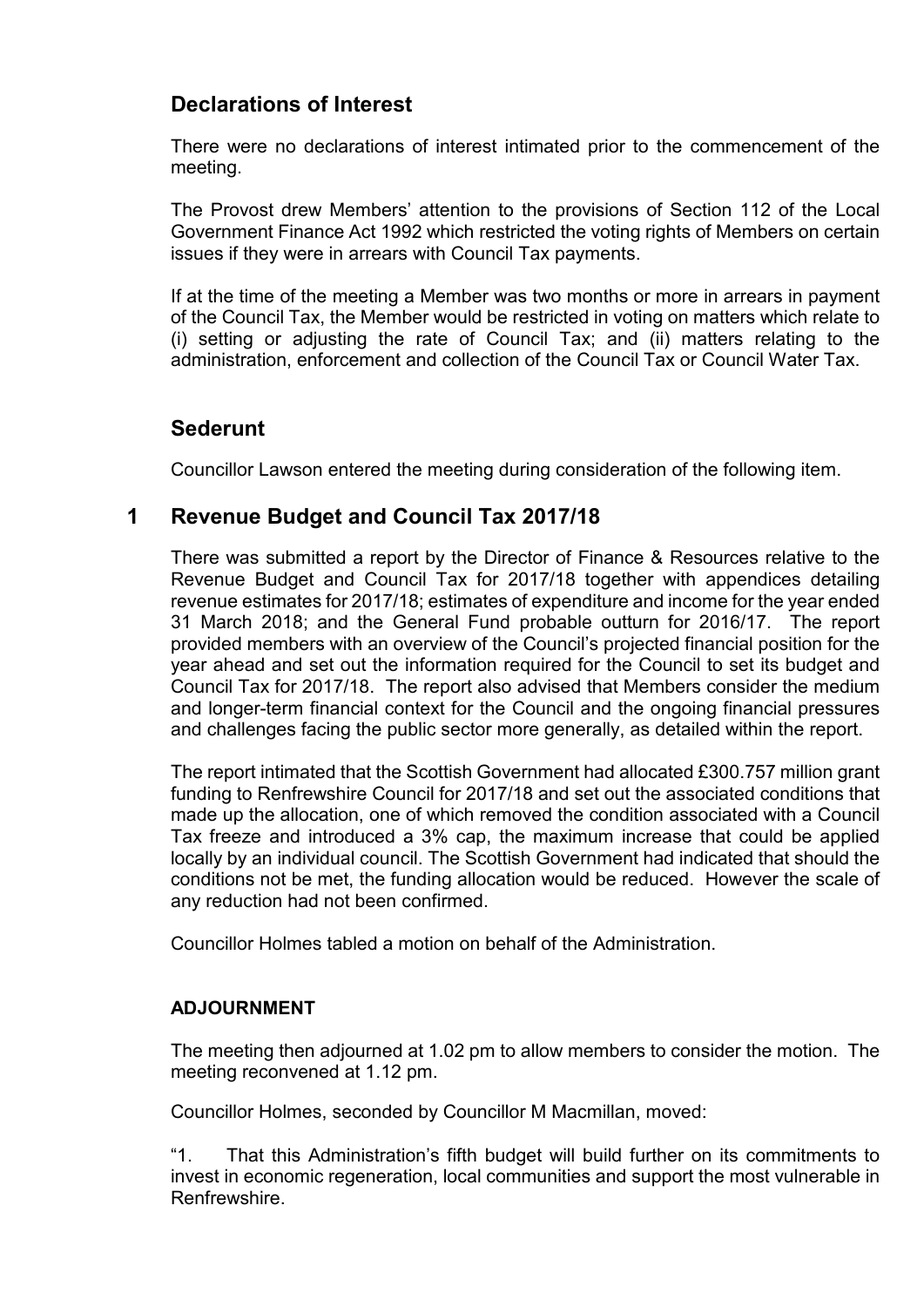2. That as recommended by the Director, these budget proposals take a holistic view of resources available, and include the proposed use of the £1.841 million of available capital resources outlined in Agenda item 2.

3. Further, it is agreed that £2.350 million will be drawn from the Investment Programme Capital Fund detailed in Table 5 of the report to provide additional debt smoothing support as part of delivering these budget proposals for 2017/18. Further and in line with the recommendations of the Director, that unallocated General Fund balances are budgeted to be maintained at £7.020 million moving into 2017/18 and that on the closure of the 2016/17 accounts, any balances in excess of this amount be transferred to the Investment Programme Capital Fund to provide additional capacity in future years to the ongoing debt smoothing strategy.

4. On Regeneration this budget commits a further £3.477 million, being £1.841 million of capital resources and £1.636 million of revenue resources, to boost investment in the roads infrastructure across Renfrewshire. This additional investment will be focused on those key routes that keep the Renfrewshire economy moving and lifts planned capital investment in 2017/18 to £6.716 million, the biggest ever single year investment in the roads, cycling and pathway infrastructure across Renfrewshire.

5. To protect services to the most vulnerable in Renfrewshire, agree to recommendation 2.4 to make available £4.406 million of resources to support cost and demand pressures on Adult Social Care Services as outlined in the Director's report and which will form part of the resources being made available under delegation to Renfrewshire Health and Social Care Partnership (RHSCP) on the 1 April 2017. Further that as part of this delegation process, agree to work in pro-active partnership with RHSCP and social care providers to secure the payment of the £8.45 living wage across all care staff providing services to the Council in addition to those directly employed by the Council.

6. Invest an additional £1.500 million in the Council's tackling poverty programme lifting the total investment to £7.5 million since its launch, ensuring key projects and services delivered by this highly successful programme are sustained through to the end of 2017/18, including:

• Income and employment initiatives;

Managing money – including money and energy advice, tackling the poverty premium and supporting foodbank provision;

• Health initiatives – including school counselling, peer education initiatives and extending healthier wealthier children;

• Supporting attainment – including literacy programmes, breakfast clubs, Families First and supporting the cost of the school day;

• Neighbourhoods – Street Stuff, asset based regeneration and private rented sector enforcement;

• Supporting digital participation across Renfrewshire.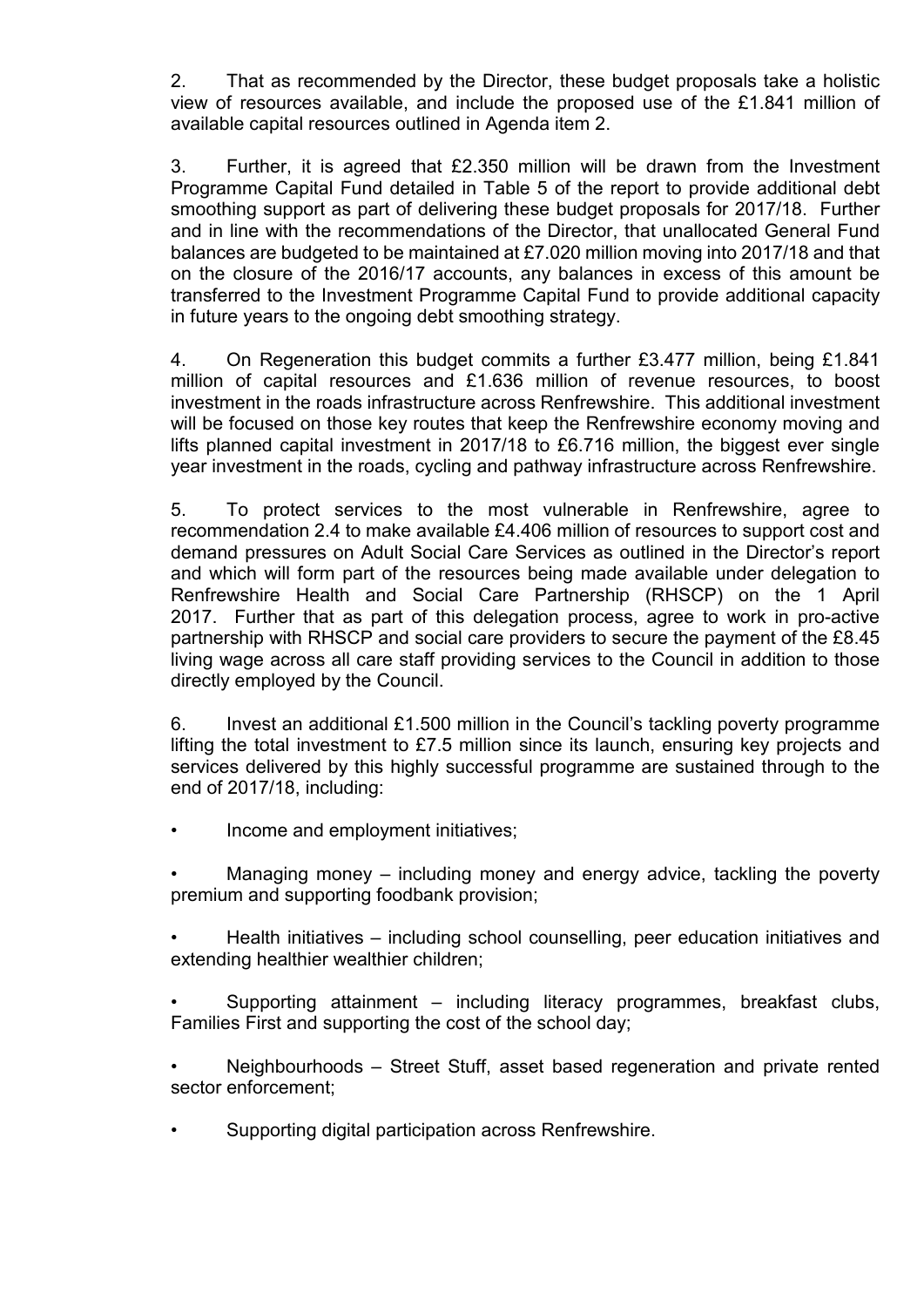7. Double to £1 million, the resources directed to support the artistic community in Renfrewshire by supplementing the CHEF (Culture Heritage and Events Fund) delivered through the Paisley 2021 Partnership Board with a further £0.500 million investment in 2017/18. The Fund, which was established by the Administration in 2015 with an initial £0.500 million allocation has been an overwhelming success and has already been used to support over 50 community arts and other groups across Renfrewshire. To further complement this investment, invest £0.150 million to remove music tuition charges within schools and to support participation in music across Renfrewshire's young people.

8. Invest £0.200 million to support a freeze on charges in 2017/18 across Council services, chargeable non-assessed social care services provided through the Renfrewshire Health and Social Care Partnership and all services provided through Renfrewshire Leisure.

9. Invest an additional £1.500 million to boost the budget available to support the St Anthony's Primary School/Spateston Nursery project in Johnstone. This additional injection of resources will provide the opportunity to deliver an enhanced and improved project, providing the community, early years and school children with modern and high quality educational facilities which they deserve.

10. Direct an additional £1 million to bring to £4 million, the total programme supporting investment in Community Facilities across Renfrewshire.

11. Invest £0.100 million to provide an additional uplift of £20,000 in 2017/18 to the delegated budgets of each of the Local Area Committees for the purposes of providing grants across Renfrewshire's communities, uplifting the total grants budget across all the LACs by approximately 18%.

12. To agree the base budget assessment for all services for 2017/18 as recommended by the Director of Finance & Resources, and subject to agreement of item 5 above, agree a 2017/18 base budget of £373.386 million. Further to note that this provides sufficient resources to meet the grant condition to maintain the pupil teacher ratio in 2017 at 2016 levels as measured as part of the school census exercise carried out each September.

13. To agree to make provision of £5.758 million in 2017/18 for pay inflation, Apprenticeship Levy and Living Wage across all staff groups and make no provision for general non-pay inflation, as recommended by the Director of Finance & Resources.

14. To agree the resource allocations for 2017/18 for all services, as amended by these proposals.

15. To agree the detailed Revenue Estimates for all services be amended to reflect these proposals and the necessary allocation of central support costs, central repairs costs, capital charges, specific grants and loan charges provision with Directors authorised to take any action necessary to implement these decisions.

16. Subject to agreement of the above, to agree that the council tax for 2017/18 be set at £1,164.69 for Band D subjects, representing a freeze on the 2016/17 level, and for all bandings to be set at: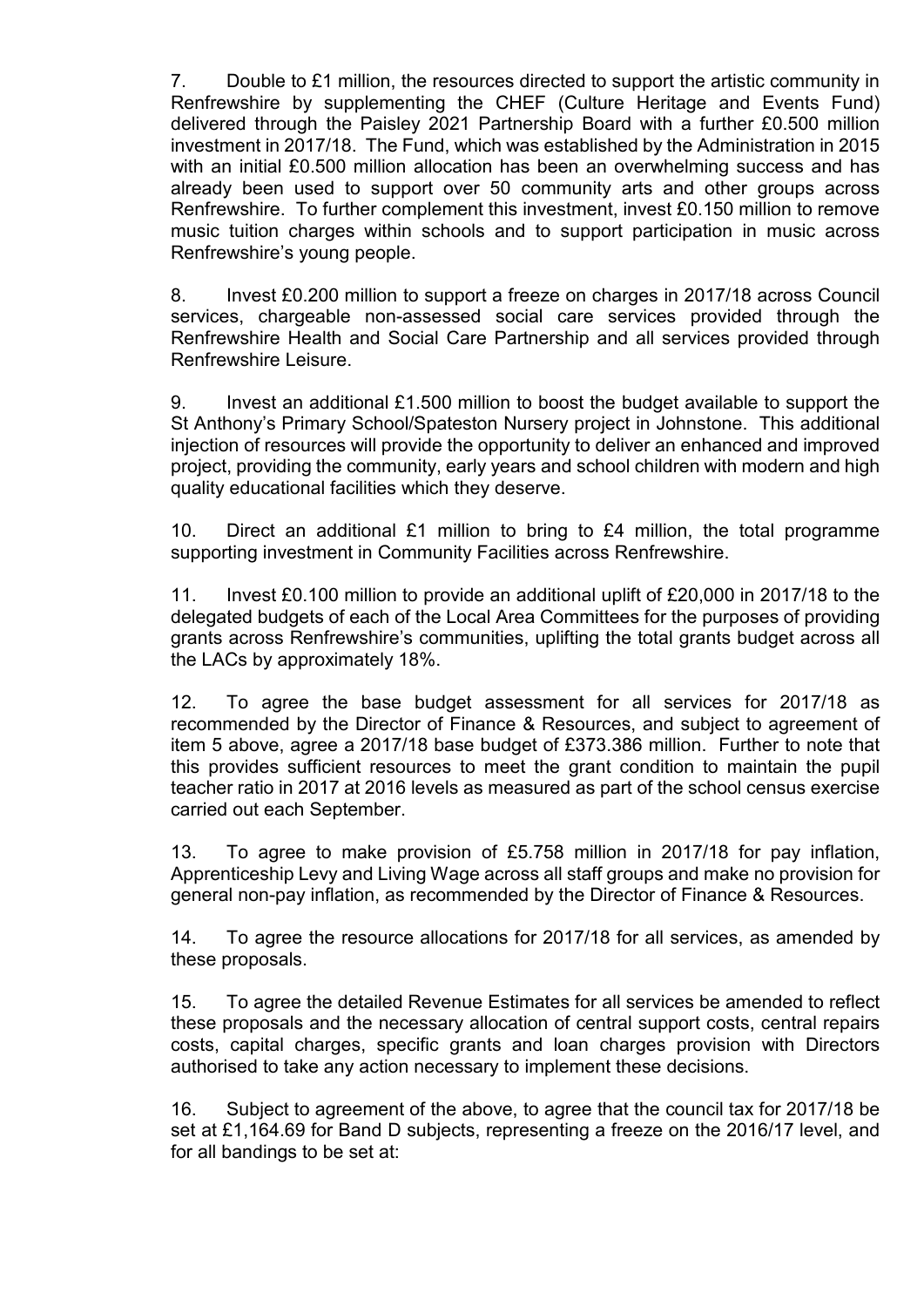| Council Tax 2017/18 |
|---------------------|
| 776.46              |
| 905.87              |
| 1,035.28            |
| 1,164.69            |
| 1,530.27            |
| 1,892.62            |
| 2,280.85            |
| 2,853.49            |
|                     |

17. Subject to agreement of points 1 – 16 above, agree that the Council's budget is underpinned by appropriate decisions and makes appropriate provision to meet the specified commitments in the package of conditions linked to the Council's grant settlement to ensure the Council accesses its full grant entitlement."

Councillor K MacLaren tabled an amendment.

#### **ADJOURNMENT**

The meeting adjourned at 1.15 pm to allow members to consider the amendment. The meeting reconvened at 1.20 pm.

Councillor K MacLaren, seconded by Councillor M MacLaren, moved as an amendment:

"1. That as recommended by the Director, these budget proposals take a holistic view of resources available, and include the proposed use of the £1.841 million of available capital resources outlined in Agenda item 2.

2. In line with the recommendations of the Director, agree that unallocated General Fund balances are budgeted to be maintained at £7.020 million moving into 2017/18 and that on the closure of the 2016/17 accounts, any balances in excess of this amount be transferred to the Investment Programme Capital Fund to provide additional capacity in future years to the ongoing debt smoothing strategy.

3. Agree to a non-recurring investment in a 'Clean Up Renfrewshire Campaign'. This will begin to address the environmental impact of years of cuts and neglect by this administration and start the process of restoring the levels of service that people of Renfrewshire expect in their local communities.

4. Agree to a non-recurring investment of £200,000 to support community engagement in the recycling agenda. In particular, to lifting Renfrewshire's recycling rate from its current decline and to reduce the council's landfill tax liability.

5. Agree to invest £200,000 in a one-off pilot scheme to assist in the conservation and protection of listed properties and for the strengthening and protection of our conservation areas.

6. Invest £200,000 to freeze charges for 2017/18 at their current rates across Council Services, chargeable non assessed social care services provided through the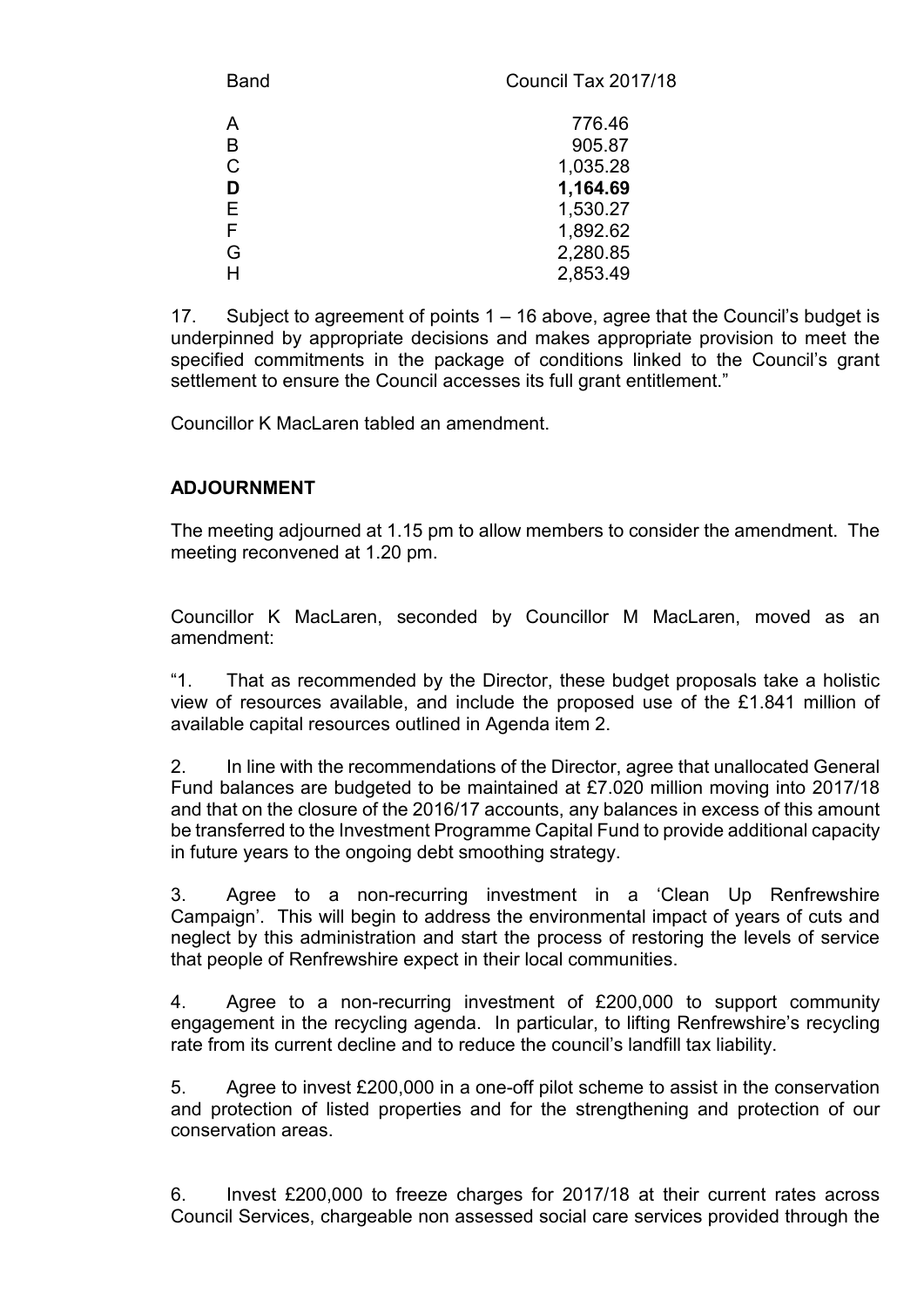Renfrewshire Health and Social Care Partnership and all services provided through Renfrewshire Leisure.

7. Agree to invest £200,000 in the Retail Improvement Scheme to assist the regeneration of local businesses across Renfrewshire.

8. Utilise existing resources to examine the opportunity afforded by the Community Empowerment Act to introduce a local rates relief scheme to help boost local businesses within Renfrewshire.

9. Agree to invest £2,777,000 of additional resources, being £936,000 of revenue resources and £1,841,000 of capital resources, into the roads capital investment programme to increase the total funding available in 2017/18 to £6,016,000 to boost repairs to roads and footpaths across Renfrewshire.

10. Instruct officers to investigate the costs of leaving the Scottish Local Government Partnership and applying to re-join the Convention of Scottish Local Authorities (CoSLA) from 1st April 2017, ensuring that Renfrewshire is not left out in the cold again during the discussions on the allocation of local government finance.

11. To agree the base budget assessment of £373.386 million for all services for 2017/18 as recommended by the Director of Finance & Resources and to recommendation 2.4 in relation to the management of resources made available to Renfrewshire Health and Social Care Partnership. Further to note that this provides sufficient resources to meet the grant condition to maintain the pupil teacher ratio in 2017 at 2016 levels as measured as part of the school census exercise carried out each September.

12. To agree to make provision of £5.758 million in 2017/18 for pay inflation, Apprenticeship Levy and Living Wage across all staff groups and make no provision for general non-pay inflation, as recommended by the Director of Finance & Resources.

13. To agree the resource allocations for 2017/18 for all services, as amended by these proposals.

14. To agree the detailed Revenue Estimates for all services be amended to reflect these proposals and the necessary allocation of central support costs, central repair costs, capital charges, specific grants and loan charges provision with Directors authorised to take any action necessary to implement these decisions.

15. Subject to agreement of the above, to agree that the council tax for 2017/18 be set at £1,164.69 for Band D subjects, representing a freeze on the 2016/17 level, and for all bandings to be set at:

| <b>Band</b> | Council Tax 2017/18 |
|-------------|---------------------|
| А           | 776.46              |
| В           | 905.87              |
| C           | 1,035.28            |
| D           | 1,164.69            |
| Е           | 1,530.27            |
| F           | 1,892.62            |
| G           | 2,280.85            |
|             | 2,853.49            |
|             |                     |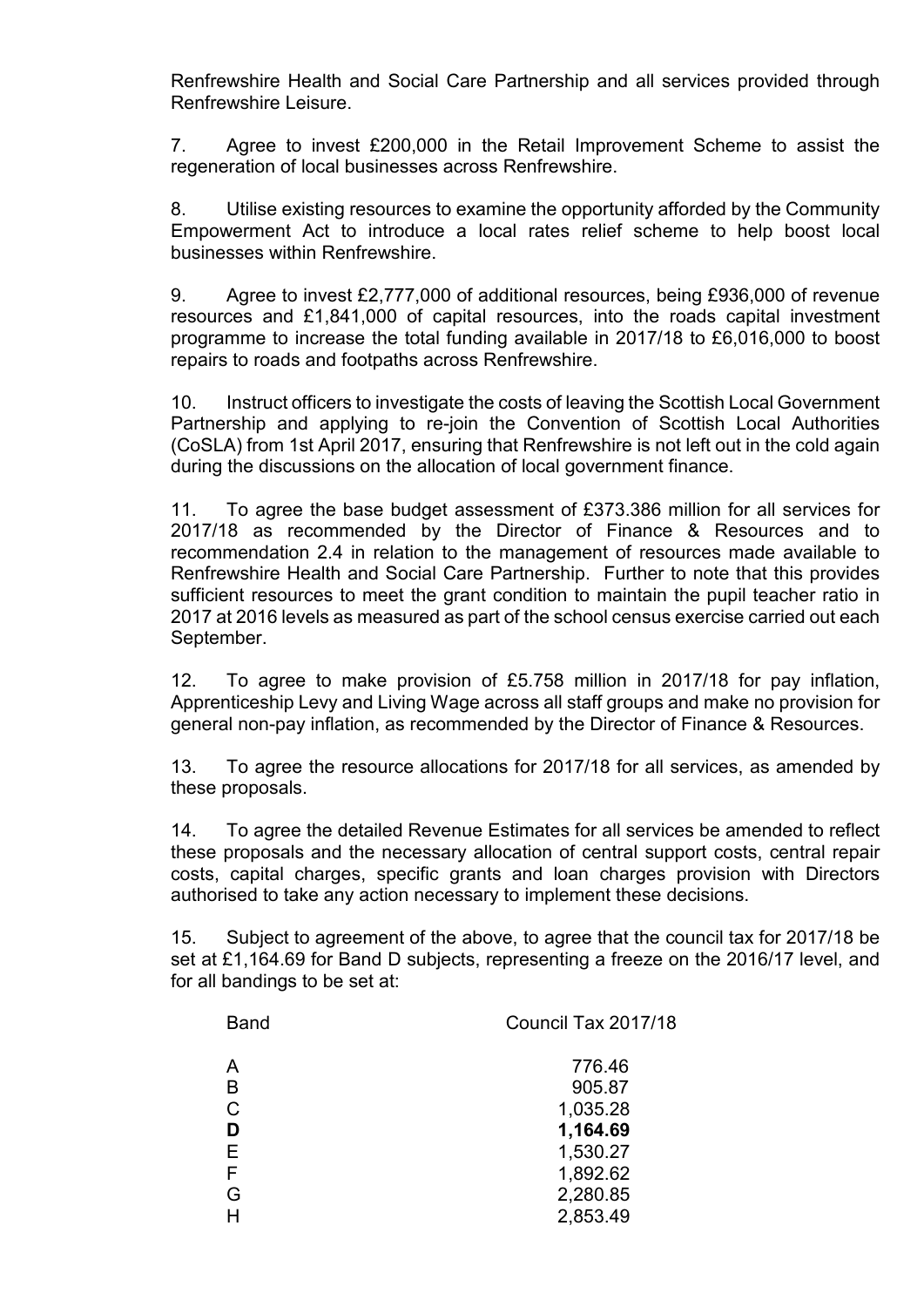17. Subject to agreement of points 1 – 16 above, agree that the Council's budget is underpinned by appropriate decisions and makes appropriate provision to meet the specified commitments in the package of conditions linked to the Council's grant settlement to ensure the Council accesses its full grant entitlement."

On the roll being called, the following members voted for the amendment: Councillors Perrie, McEwan, Paterson, Lawson, Mylet, K MacLaren, M MacLaren, McGurk, Cameron, Andy Doig, Audrey Doig, Noon, M Brown, McQuade and Nicolson.

The following members voted for the motion: Councillors B Brown, Murrin, M Devine, J Sharkey, M Sharkey, Kelly, Williams, E Devine, Glen, Henry, M Macmillan, Caldwell, Hood, I McMillan, Bibby, Gilmour, Provost Hall, Councillors Holmes, J MacLaren, Harte and Mullin.

The following members abstained: Councillors Mack and McCartin.

15 members having voted for the amendment, 21 members having voted for the motion and 2 members having abstained, the motion was accordingly declared carried.

#### **DECIDED**:

(a) That this Administration's fifth budget will build further on its commitments to invest in economic regeneration, local communities and support the most vulnerable in Renfrewshire.

(b) That as recommended by the Director, these budget proposals take a holistic view of resources available, and include the proposed use of the £1.841 million of available capital resources outlined in Agenda item 2.

(c) Further, it is agreed that £2.350 million will be drawn from the Investment Programme Capital Fund detailed in Table 5 of the report to provide additional debt smoothing support as part of delivering these budget proposals for 2017/18. Further and in line with the recommendations of the Director, that unallocated General Fund balances are budgeted to be maintained at £7.020 million moving into 2017/18 and that on the closure of the 2016/17 accounts, any balances in excess of this amount be transferred to the Investment Programme Capital Fund to provide additional capacity in future years to the ongoing debt smoothing strategy.

(d) On Regeneration this budget commits a further £3.477 million, being £1.841 million of capital resources and £1.636 million of revenue resources, to boost investment in the roads infrastructure across Renfrewshire. This additional investment will be focused on those key routes that keep the Renfrewshire economy moving and lifts planned capital investment in 2017/18 to £6.716 million, the biggest ever single year investment in the roads, cycling and pathway infrastructure across Renfrewshire.

(e) To protect services to the most vulnerable in Renfrewshire, agree to recommendation 2.4 to make available £4.406 million of resources to support cost and demand pressures on Adult Social Care Services as outlined in the Director's report and which will form part of the resources being made available under delegation to Renfrewshire Health and Social Care Partnership (RHSCP) on the 1 April 2017. Further that as part of this delegation process, agree to work in pro-active partnership with RHSCP and social care providers to secure the payment of the £8.45 living wage across all care staff providing services to the Council in addition to those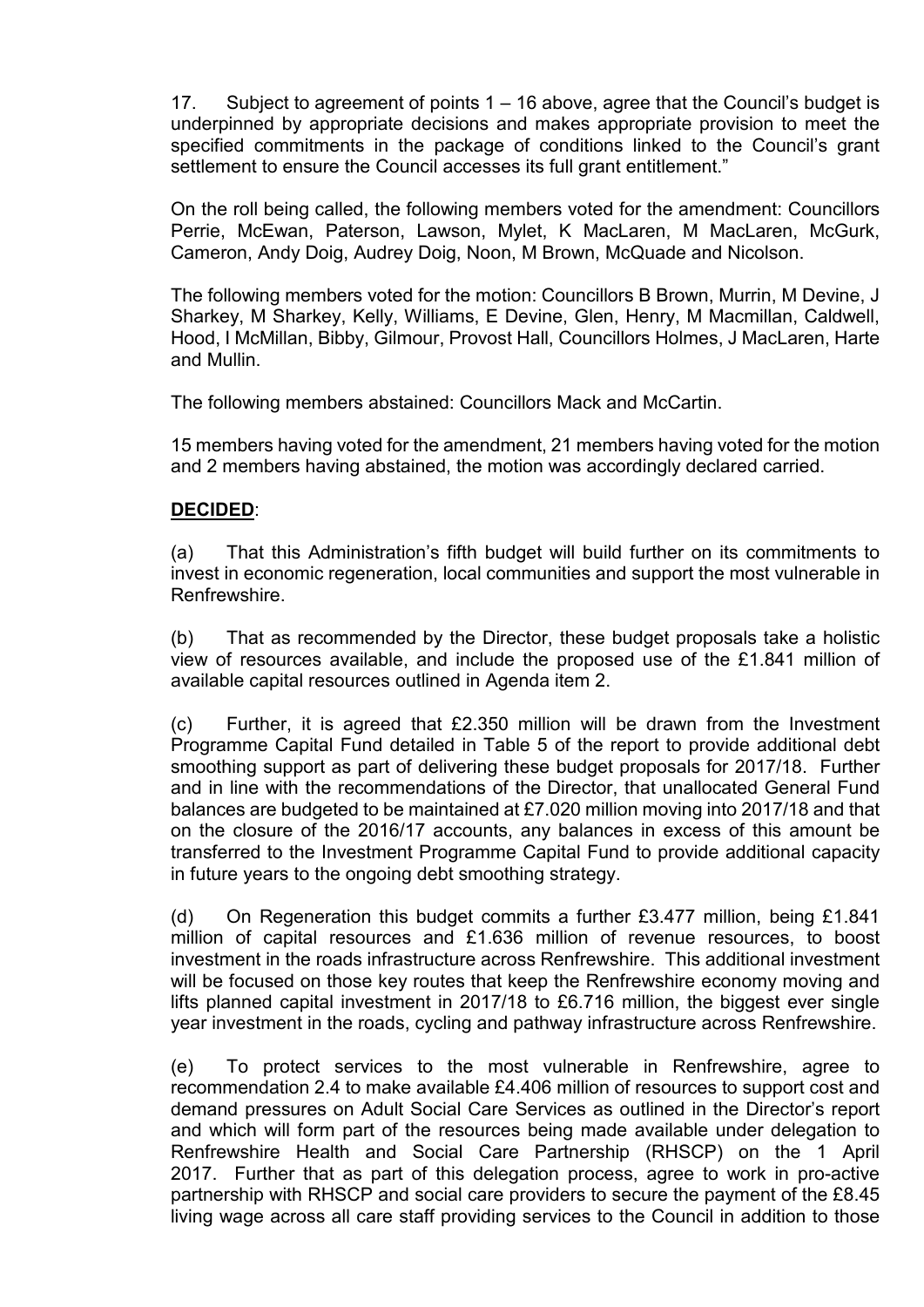directly employed by the Council.

 $(f)$  Invest an additional £1.500 million in the Council's tackling poverty programme lifting the total investment to £7.5 million since its launch, ensuring key projects and services delivered by this highly successful programme are sustained through to the end of 2017/18, including:

• Income and employment initiatives;

Managing money – including money and energy advice, tackling the poverty premium and supporting foodbank provision;

• Health initiatives – including school counselling, peer education initiatives and extending healthier wealthier children;

• Supporting attainment – including literacy programmes, breakfast clubs, Families First and supporting the cost of the school day;

• Neighbourhoods – Street Stuff, asset based regeneration and private rented sector enforcement;

• Supporting digital participation across Renfrewshire.

 $(q)$  Double to £1 million, the resources directed to support the artistic community in Renfrewshire by supplementing the CHEF (Culture Heritage and Events Fund) delivered through the Paisley 2021 Partnership Board with a further £0.500 million investment in 2017/18. The Fund, which was established by the Administration in 2015 with an initial £0.500 million allocation has been an overwhelming success and has already been used to support over 50 community arts and other groups across Renfrewshire. To further complement this investment, invest £0.150 million to remove music tuition charges within schools and to support participation in music across Renfrewshire's young people.

(h) Invest £0.200 million to support a freeze on charges in 2017/18 across Council services, chargeable non-assessed social care services provided through the Renfrewshire Health and Social Care Partnership and all services provided through Renfrewshire Leisure.

 $(i)$  Invest an additional £1.500 million to boost the budget available to support the St Anthony's Primary School/Spateston Nursery project in Johnstone. This additional injection of resources will provide the opportunity to deliver an enhanced and improved project, providing the community, early years and school children with modern and high quality educational facilities which they deserve.

(i) Direct an additional  $£1$  million to bring to  $£4$  million, the total programme supporting investment in Community Facilities across Renfrewshire.

(k) Invest £0.100 million to provide an additional uplift of  $£20,000$  in 2017/18 to the delegated budgets of each of the Local Area Committees for the purposes of providing grants across Renfrewshire's communities, uplifting the total grants budget across all the LACs by approximately 18%.

(l) To agree the base budget assessment for all services for 2017/18 as recommended by the Director of Finance & Resources, and agree a 2017/18 base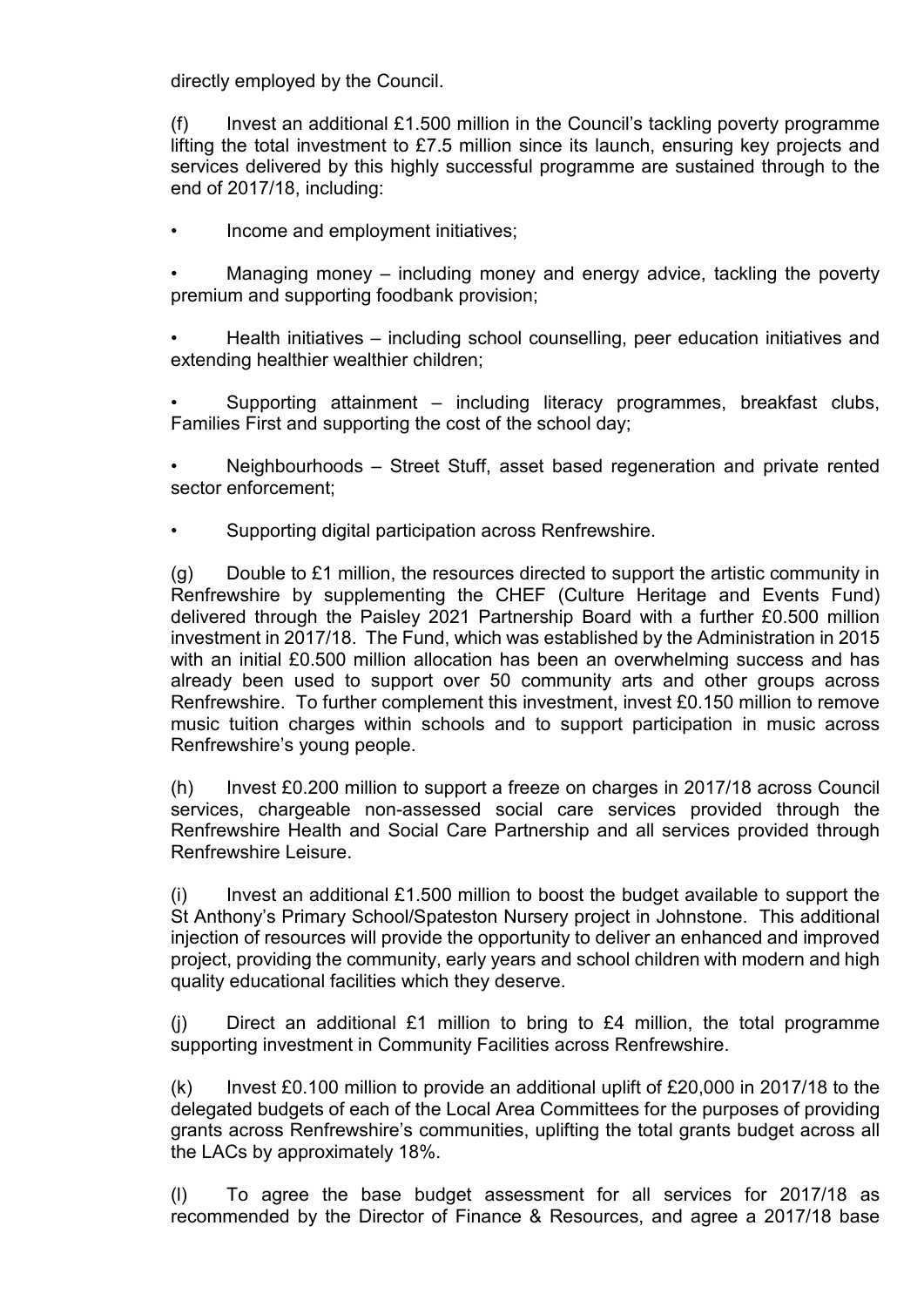budget of £373.386 million. Further to note that this provides sufficient resources to meet the grant condition to maintain the pupil teacher ratio in 2017 at 2016 levels as measured as part of the school census exercise carried out each September.

(m) To agree to make provision of £5.758 million in 2017/18 for pay inflation, Apprenticeship Levy and Living Wage across all staff groups and make no provision for general non-pay inflation, as recommended by the Director of Finance & Resources.

(n) To agree the resource allocations for 2017/18 for all services, as amended by these proposals.

(o) To agree the detailed Revenue Estimates for all services be amended to reflect these proposals and the necessary allocation of central support costs, central repairs costs, capital charges, specific grants and loan charges provision with Directors authorised to take any action necessary to implement these decisions.

(p) To agree that the council tax for 2017/18 be set at £1,164.69 for Band D subjects, representing a freeze on the 2016/17 level, and for all bandings to be set at:

| <b>Band</b> | Council Tax 2017/18 |
|-------------|---------------------|
| Α           | 776.46              |
| в           | 905.87              |
| C           | 1,035.28            |
| D           | 1,164.69            |
| Е           | 1,530.27            |
| F           | 1,892.62            |
| G           | 2,280.85            |
|             | 2,853.49            |

(q) That it be agreed that the Council's budget was underpinned by appropriate decisions and made appropriate provision to meet the specified commitments in the package of conditions linked to the Council's grant settlement to ensure the Council accessed its full grant entitlement.

## **2 Non-housing Capital Investment Programme 2017/18-2019/20**

There was submitted a report by the Director of Finance & Resources relative to the Council's Capital Plan for non-housing services for the period 2017/20 in respect of education, social work, leisure, community resources, planning, roads and a range of corporate projects. The report advised that the resources available to support investment included prudential borrowing and capital grants as well as contributions from revenue, partners and external funding bodies.

The report indicated that the Scottish Government had published its draft budget for 2017/18 on 15 December 2016 which was subject to parliamentary approval. At the same time, the Cabinet Secretary for Finance and the Constitution had announced the provisional local government finance settlement that confirmed the total capital grant for Renfrewshire Council in 2017/18 was £16.946 million, of which £0.239 million was specific grant relating to cycling and walking safer streets. The Cabinet Secretary had also opted to further defer payment of the £3.231 million of capital grant deferred in 2016/17 to some point in the 2018/20 period. The Scottish Government had subsequently announced a minor adjustment to the capital grant to £16.942 million,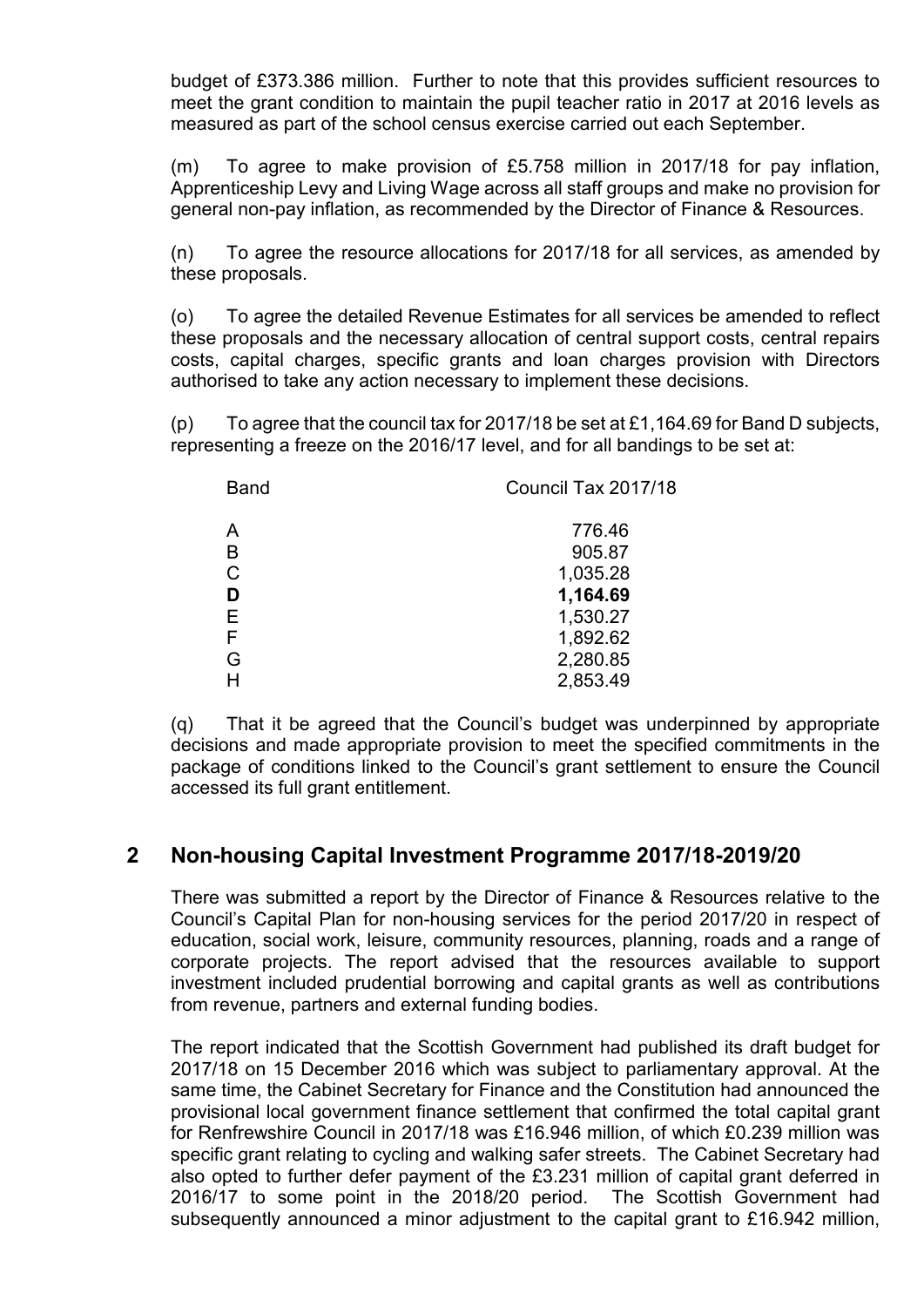followed by a further announcement revising the capital grant figure to £17.783.

The Autumn Budget Statement on 23 November 2016 had made little change to the capital settlement announced in the 2015 Comprehensive Spending Review for the devolved administrations which indicated that the capital departmental expenditure limit for Scotland would be £3.1 billion in 2017/18, rising to £3.5 billion in 2019/20.

The report proposed that the Council continue to restrict making any further new capital investment commitments funded by capital grant beyond that level of grant which was known and allocated. It was noted that the proposed capital plan outlined in the report extended beyond 2017/18 to reflect approved programmes already in place and funded by other arrangements eg prudential borrowing or specific funding related to the City Deal. It was further noted that this approach did not preclude the Council taking further investment decisions as part of the budget process where separate funding arrangements were established.

Councillor Holmes tabled a motion on behalf of the Administration.

Councillor Holmes, seconded by Councillor M Macmillan, moved:

"1. To agree the investment programme totaling £217.658 million covering the period up to 2019/20, including the recommendations contained in the report for the allocation of resources to support the delivery of lifecycle maintenance programmes over the period.

2. To endorse the decisions taken by Council in consideration of item 1, to direct the £1.841 million of resources available in the Strategic Asset Management Fund to boost investment in roads infrastructure, along with a revenue contribution of £1.636 million, to provide a total of £3.477 million additional investment. The capital plan outlines an existing investment of £3.239 million, therefore the additional sum allocated takes the total investment in 2017/18 to £6.716 million – the largest ever single year investment in roads and associated infrastructure across Renfrewshire.

3. To delegate to the Head of Property Services and Head of Amenity Services, in consultation with the Director of Finance & Resources, authority to adjust where appropriate resources across individual components of the lifecycle maintenance and roads and structures programmes respectively.

4. Agree to the suite of prudential indicators, treasury management indicators and treasury strategy set out in Appendix 6 of the report, subject to required adjustments arising from decisions outlined in points 1 -3 above and in relation to any other decisions taken by members at this Council meeting."

Councillor K MacLaren tabled an amendment

Councillor K MacLaren, seconded by Councillor M MacLaren, moved as an amendment:

"1. To agree the investment programme totaling £217.658 million covering the period up to 2019/20, including the recommendations contained in the report for the allocation of resources to support the delivery of lifecycle maintenance programmes over the period.

2. To direct any unallocated resources available in the Strategic Asset Management Fund to boost investment in roads infrastructure.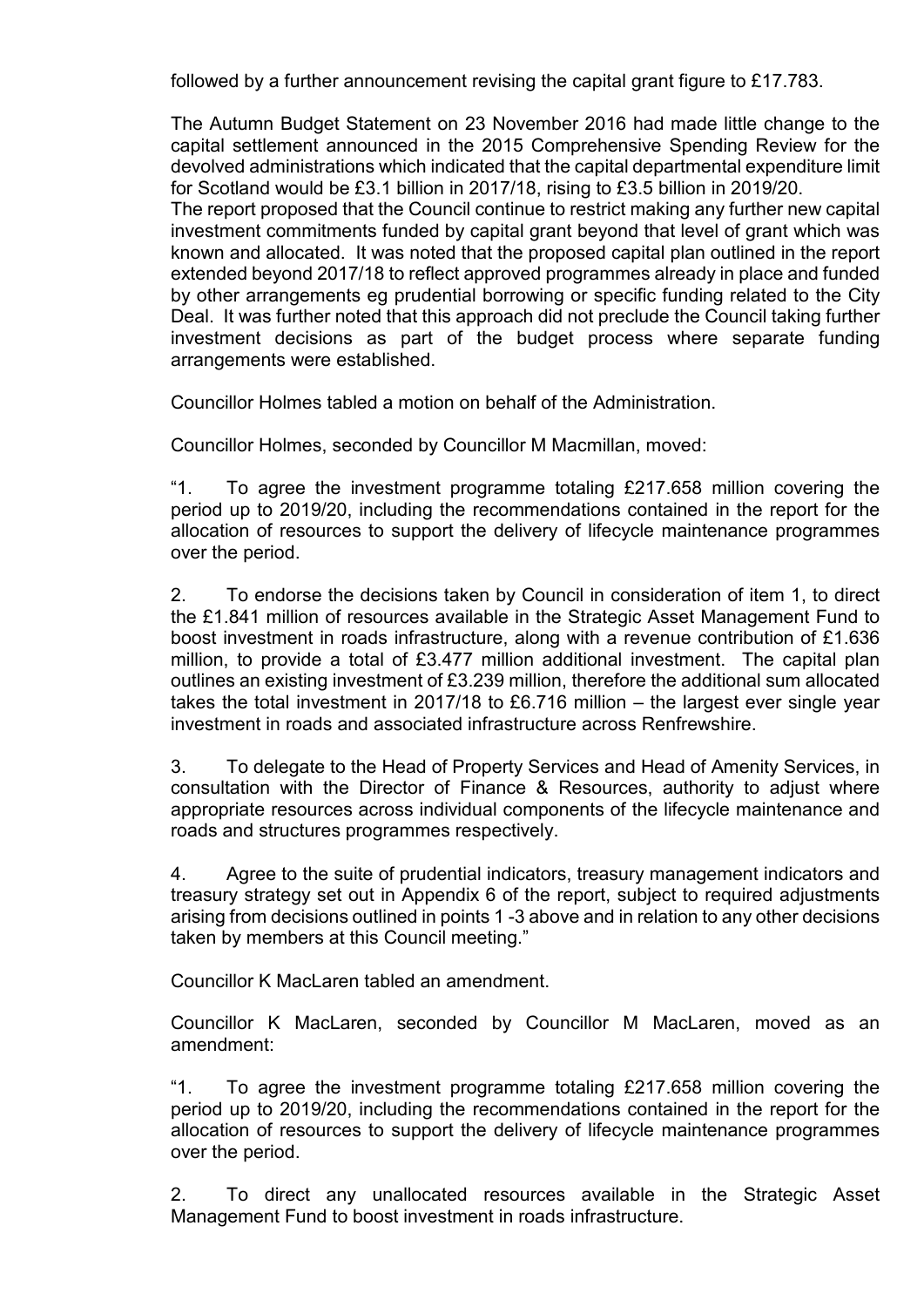3. To reassess the proposals to develop a Regional Sports Facility in Ferguslie with a view to making up to £7.5 million set aside for this project available for other capital projects within Ferguslie and across Paisley and Renfrewshire, with an emphasis on roads and the environment.

4. To delegate to the Head of Property Services and Head of Amenity Services, in consultation with the Director of Finance & Resources, authority to adjust where appropriate resources across individual components of the lifecycle maintenance and roads and structures programmes respectively.

5. Agree to the suite of prudential indicators, treasury management indicators and treasury strategy set out in Appendix 6 of the report, subject to required adjustments arising from decisions outlined in points 1 -3 above and in relation to any other decisions taken by members at this Council meeting."

On the roll being called, the following members voted for the amendment: Councillors Perrie, McEwan, Paterson, Lawson, Mylet, K MacLaren, M MacLaren, McGurk, Cameron, Andy Doig, Audrey Doig, Noon, M Brown, McQuade and Nicolson.

The following members voted for the motion: Councillors B Brown, Murrin, M Devine, J Sharkey, M Sharkey, Kelly, Williams, E Devine, Glen, Henry, M Macmillan, Caldwell, Hood, I McMillan, Bibby, Gilmour, Provost Hall, Councillors Holmes, Harte and Mullin.

The following members abstained: Councillors Mack, McCartin and J MacLaren.

15 members having voted for the amendment, 20 members having voted for the motion and 3 members having abstained, the motion was accordingly declared carried.

#### **DECIDED**:

(a) To agree the investment programme totaling £217.658 million covering the period up to 2019/20, including the recommendations contained in the report for the allocation of resources to support the delivery of lifecycle maintenance programmes over the period.

(b) To endorse the decisions taken by Council in consideration of item 1 of this Minute, to direct the £1.841 million of resources available in the Strategic Asset Management Fund to boost investment in roads infrastructure, along with a revenue contribution of £1.636 million, to provide a total of £3.477 million additional investment. The capital plan outlined an existing investment of £3.239 million, therefore the additional sum allocated took the total investment in 2017/18 to £6.716 million – the largest ever single year investment in roads and associated infrastructure across Renfrewshire.

(c) To delegate to the Head of Property Services and Head of Amenity Services, in consultation with the Director of Finance & Resources, authority to adjust where appropriate resources across individual components of the lifecycle maintenance and roads and structures programmes respectively.

(d) Agree to the suite of prudential indicators, treasury management indicators and treasury strategy set out in Appendix 6 of the report, subject to required adjustments arising from decisions outlined in points 1 - 3 above and in relation to any other decisions taken by members at this Council meeting.